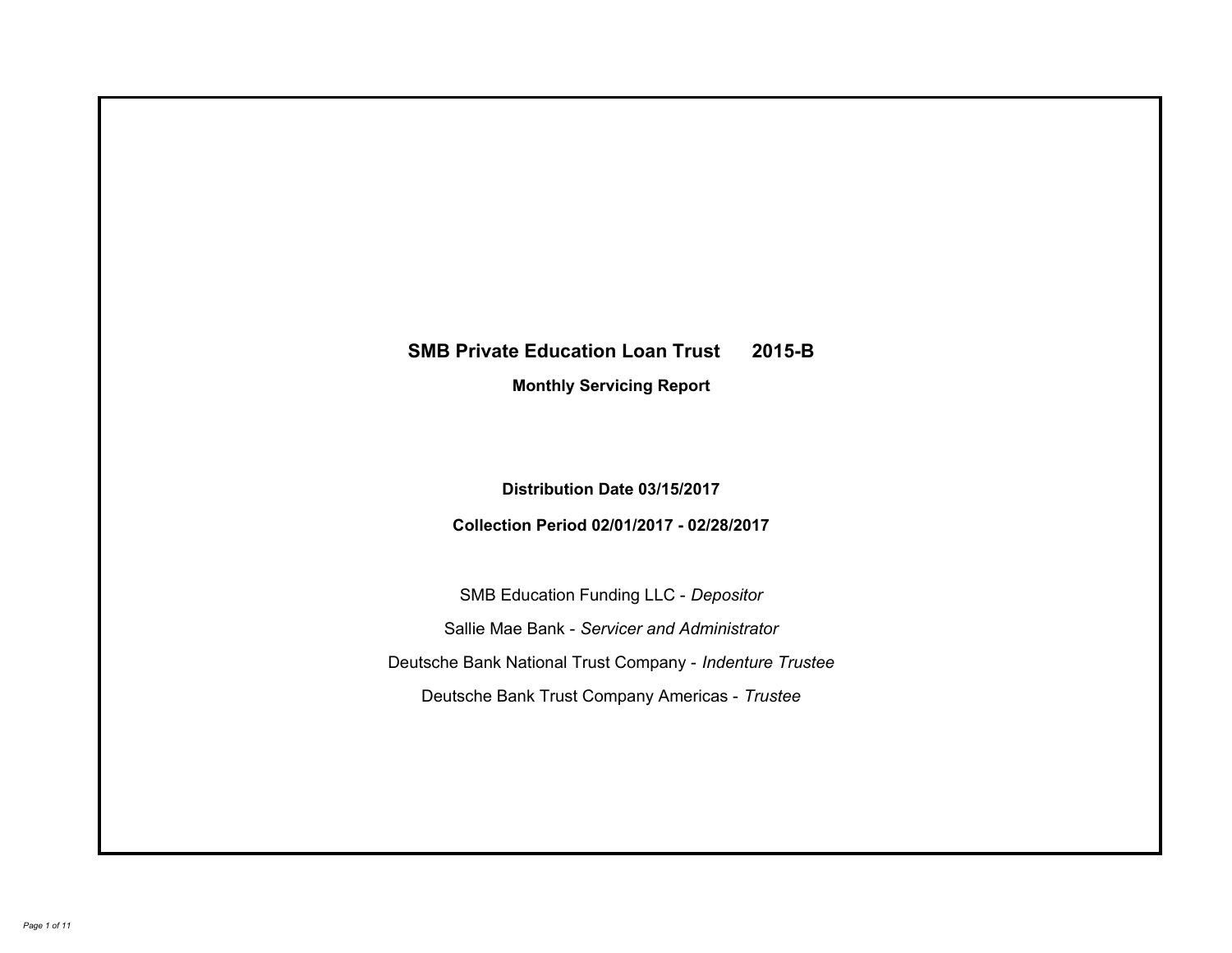| Α           | <b>Student Loan Portfolio Characteristics</b> |                                                 | <b>Settlement Date</b><br>07/30/2015 | 01/31/2017            | 02/28/2017            |
|-------------|-----------------------------------------------|-------------------------------------------------|--------------------------------------|-----------------------|-----------------------|
|             | <b>Principal Balance</b>                      |                                                 | \$700,964,388.29                     | \$617,411,042.01      | \$609,816,412.02      |
|             | Interest to be Capitalized Balance            |                                                 | 42,430,107.89                        | 37,968,174.17         | 37,548,339.11         |
|             | Pool Balance                                  |                                                 | \$743,394,496.18                     | \$655,379,216.18      | \$647,364,751.13      |
|             | Weighted Average Coupon (WAC)                 |                                                 |                                      |                       |                       |
|             |                                               | WAC1 (Contractual Interest Rate on the Loan)    | 8.20%                                | 8.64%                 | 8.64%                 |
|             |                                               | WAC2 (Average of Applicable Interest Rate)      | 8.18%                                | 8.60%                 | 8.60%                 |
|             |                                               | WAC3 (Average of Actual Interest Rate)          | 8.13%                                | 8.53%                 | 8.53%                 |
|             | Weighted Average Remaining Term               |                                                 | 128.84                               | 121.84                | 121.41                |
|             | Number of Loans                               |                                                 | 63,899                               | 56,621                | 56,011                |
|             | Number of Borrowers<br>Pool Factor            |                                                 | 43,918                               | 38,407<br>0.881603536 | 38,003<br>0.870822631 |
|             |                                               | Since Issued Total Constant Prepayment Rate (1) |                                      | 6.59%                 | 6.81%                 |
|             |                                               |                                                 |                                      |                       |                       |
| B           | <b>Debt Securities</b>                        | Cusip/Isin                                      | 02/15/2017                           |                       | 03/15/2017            |
|             | A1                                            | 78448QAA6                                       | \$84,454,969.52                      |                       | \$74,617,221.60       |
|             | A2A                                           | 78448QAB4                                       | \$192,000,000.00                     |                       | \$192,000,000.00      |
|             | A2B                                           | 78448QAC2                                       | \$90,000,000.00                      |                       | \$90,000,000.00       |
|             | A <sub>3</sub>                                | 78448QAD0                                       | \$75,000,000.00                      |                       | \$75,000,000.00       |
|             | B                                             | 78448QAE8                                       | \$70,000,000.00                      |                       | \$70,000,000.00       |
|             | C                                             | 78448QAF5                                       | \$50,000,000.00                      |                       | \$50,000,000.00       |
|             |                                               |                                                 |                                      |                       |                       |
| $\mathsf C$ | <b>Certificates</b>                           | Cusip/Isin                                      | 02/15/2017                           |                       | 03/15/2017            |
|             | Residual                                      | 78448Q108                                       | \$100,000.00                         |                       | \$100,000.00          |
|             |                                               |                                                 |                                      |                       |                       |
| D           | <b>Account Balances</b>                       |                                                 | 02/15/2017                           |                       | 03/15/2017            |
|             | Reserve Account Balance                       |                                                 | \$1,896,081.00                       |                       | \$1,896,081.00        |
|             |                                               |                                                 |                                      |                       |                       |
| E.          | <b>Asset / Liability</b>                      |                                                 | 02/15/2017                           |                       | 03/15/2017            |
|             | Overcollateralization Percentage              |                                                 | 14.33%                               |                       | 14.79%                |
|             | Specified Overcollateralization Amount        |                                                 | \$196,613,764.85                     |                       | \$194,209,425.34      |
|             | Actual Overcollateralization Amount           |                                                 | \$93,924,246.66                      |                       | \$95,747,529.53       |
|             |                                               |                                                 |                                      |                       |                       |

(1) Since Issued Total CPR calculations found in monthly servicing reports issued on or prior to September 15, 2015 originally included loans that were removed from the pool by the sponsor because they became ineligible for the pool between the cut-off date and settlement date. On October 5, 2015, Since Issued Total CPR calculations were revised to exclude these loans and all prior monthly servicing reports were restated. For additional information, see 'Since Issued CPR Methodology' found on page 11 of this report.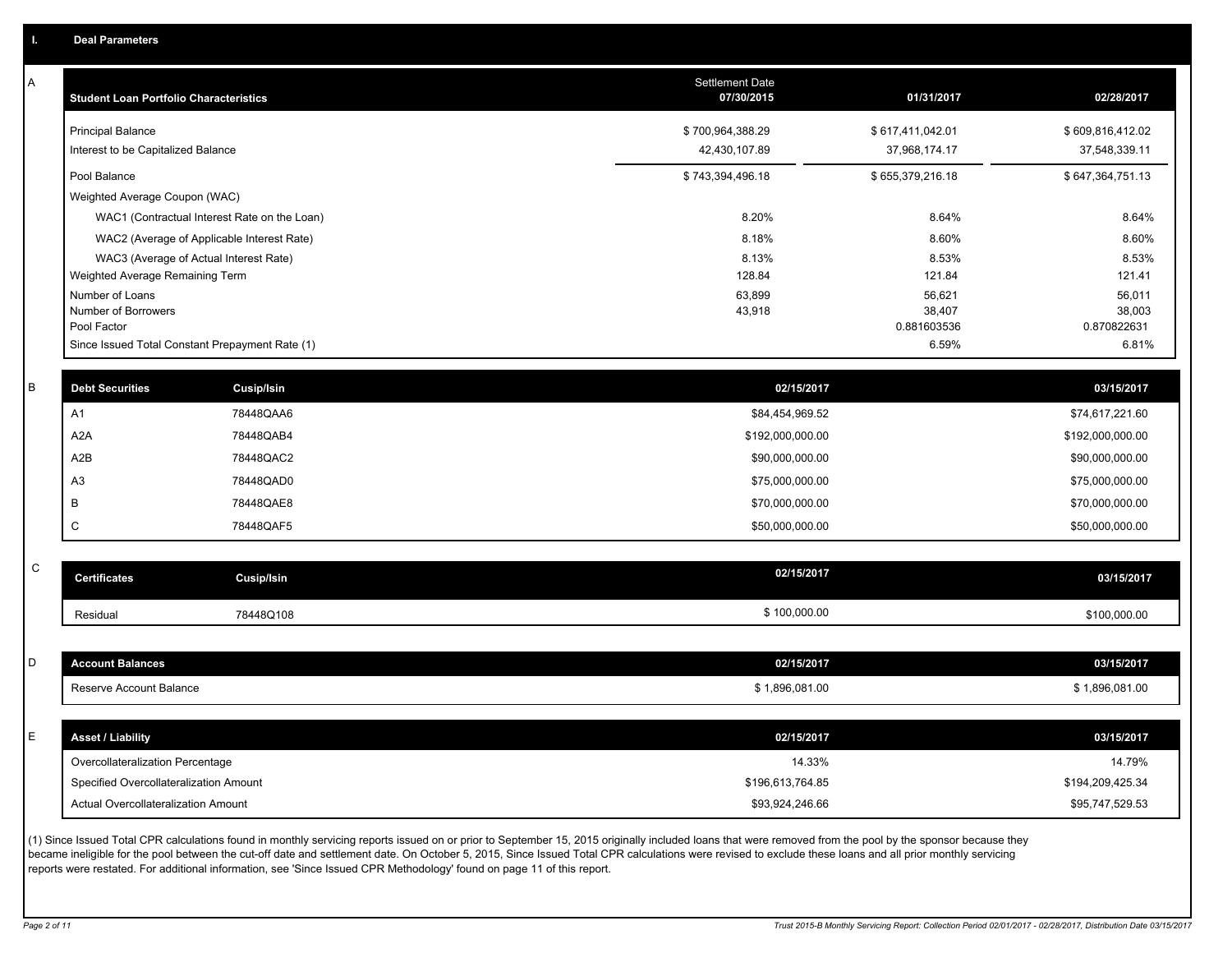# **II. 2015-B Trust Activity 02/01/2017 through 02/28/2017**

| <b>Student Loan Principal Receipts</b>                                          |  |
|---------------------------------------------------------------------------------|--|
| <b>Borrower Principal</b><br>8,721,123.76                                       |  |
| 0.00<br><b>Consolidation Activity Principal</b>                                 |  |
| 0.00<br>Seller Principal Reimbursement                                          |  |
| 0.00<br>Servicer Principal Reimbursement                                        |  |
| 0.00<br>Delinquent Principal Purchases by Servicer                              |  |
| 0.00<br><b>Other Principal Deposits</b>                                         |  |
| \$8,721,123.76<br><b>Total Principal Receipts</b>                               |  |
| B<br><b>Student Loan Interest Receipts</b>                                      |  |
| <b>Borrower Interest</b><br>2,721,796.81                                        |  |
| 0.00<br><b>Consolidation Activity Interest</b>                                  |  |
| 0.00<br>Seller Interest Reimbursement                                           |  |
| 0.00<br>Servicer Interest Reimbursement                                         |  |
| 0.00<br>Delinquent Interest Purchases by Servicer                               |  |
| Other Interest Deposits<br>0.00                                                 |  |
| \$2,721,796.81<br><b>Total Interest Receipts</b>                                |  |
| C<br><b>Recoveries on Realized Losses</b><br>\$60,749.96                        |  |
| \$4,659.86<br>D<br><b>Investment Income</b>                                     |  |
| Е<br><b>Funds Borrowed from Next Collection Period</b><br>\$0.00                |  |
| F<br><b>Funds Repaid from Prior Collection Period</b><br>\$0.00                 |  |
| G<br>\$0.00<br>Loan Sale or Purchase Proceeds                                   |  |
| \$0.00<br>н<br>Initial Deposits to Distribution Account                         |  |
| <b>Excess Transferred from Other Accounts</b><br>\$0.00                         |  |
| <b>Borrower Benefit Reimbursements</b><br>\$0.00<br>J                           |  |
| <b>Other Deposits</b><br>\$0.00<br>Κ                                            |  |
| L<br><b>Other Fees Collected</b><br>\$0.00                                      |  |
| м<br><b>AVAILABLE FUNDS</b><br>\$11,508,330.39                                  |  |
| N<br>Non-Cash Principal Activity During Collection Period<br>\$1,126,493.77     |  |
| Aggregate Purchased Amounts by the Depositor, Servicer or Seller<br>O<br>\$0.00 |  |
| P<br>\$0.00<br>Aggregate Loan Substitutions                                     |  |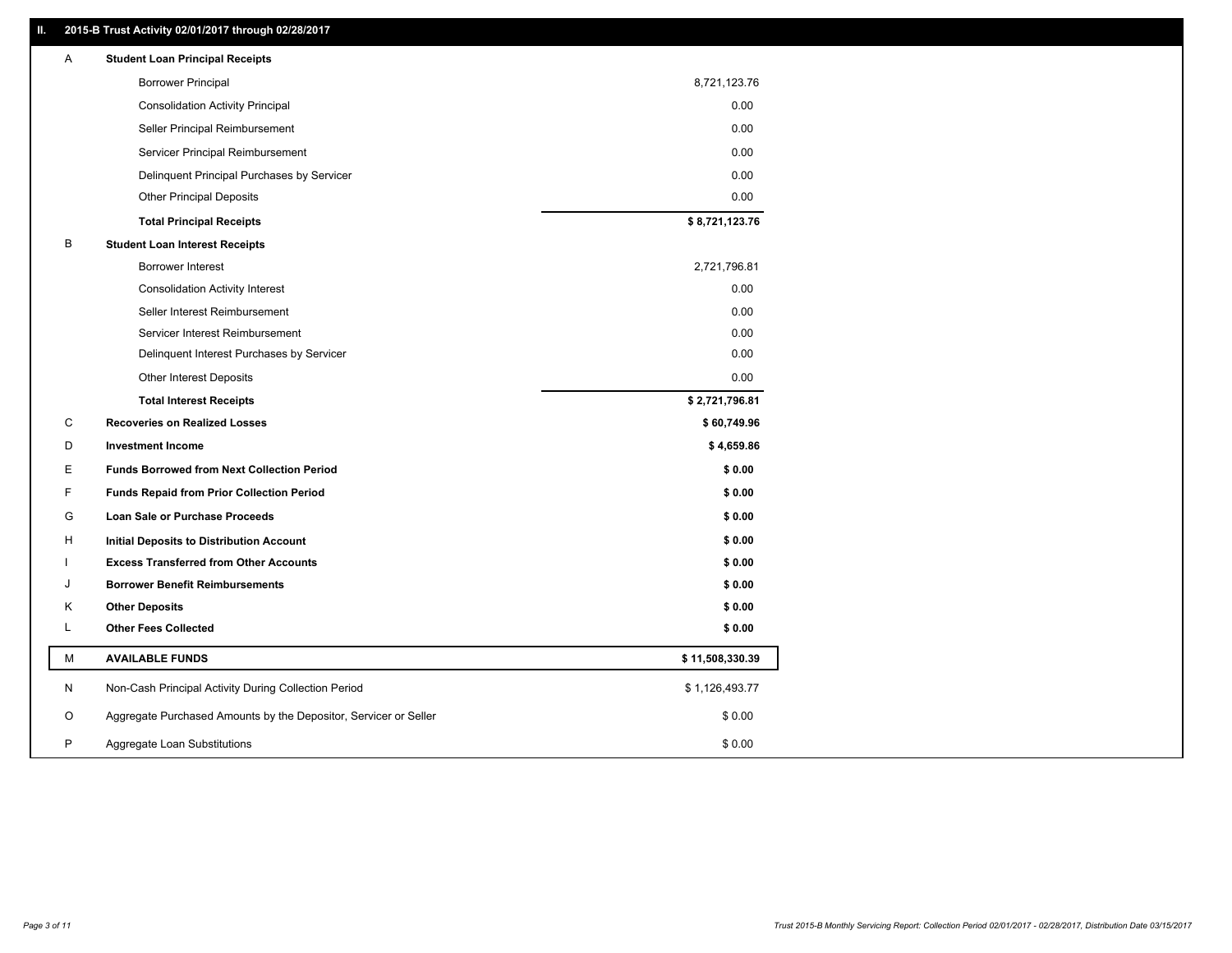|                   |                       |                          |         |                  | <b>Loans by Repayment Status</b> |                            |                          |         |                  |                |                            |
|-------------------|-----------------------|--------------------------|---------|------------------|----------------------------------|----------------------------|--------------------------|---------|------------------|----------------|----------------------------|
|                   |                       |                          |         | 02/28/2017       |                                  |                            |                          |         | 01/31/2017       |                |                            |
|                   |                       | <b>Wtd Avg</b><br>Coupon | # Loans | Principal        | % of Principal                   | % of Loans in<br>Repay (1) | <b>Wtd Avg</b><br>Coupon | # Loans | Principal        | % of Principal | % of Loans in<br>Repay (1) |
| INTERIM:          | IN SCHOOL             | 9.46%                    | 6,862   | \$95,661,564.92  | 14.777%                          | $-$ %                      | 9.45%                    | 7,213   | \$99,429,849.04  | 15.171%        | $-$ %                      |
|                   | GRACE                 | 9.19%                    | 1,802   | \$23,559,422.28  | 3.639%                           | $-$ %                      | 9.17%                    | 1,814   | \$23,625,541.64  | 3.605%         | $-$ %                      |
|                   | <b>DEFERMENT</b>      | 9.33%                    | 2,612   | \$29,767,001.63  | 4.598%                           | $-$ %                      | 9.34%                    | 2,544   | \$28,898,020.49  | 4.409%         | $-$ %                      |
| <b>REPAYMENT:</b> | <b>CURRENT</b>        | 8.24%                    | 42,035  | \$462,188,282.10 | 71.395%                          | 92.739%                    | 8.23%                    | 42,041  | \$463,380,903.56 | 70.704%        | 92.046%                    |
|                   | 31-60 DAYS DELINQUENT | 8.96%                    | 674     | \$8,196,709.82   | 1.266%                           | 1.645%                     | 9.02%                    | 817     | \$9,946,191.44   | 1.518%         | 1.976%                     |
|                   | 61-90 DAYS DELINQUENT | 8.74%                    | 343     | \$4,478,664.91   | 0.692%                           | 0.899%                     | 8.74%                    | 335     | \$4,036,136.28   | 0.616%         | 0.802%                     |
|                   | > 90 DAYS DELINQUENT  | 9.08%                    | 178     | \$2,078,251.15   | 0.321%                           | 0.417%                     | 8.96%                    | 119     | \$1,396,033.43   | 0.213%         | 0.277%                     |
|                   | <b>FORBEARANCE</b>    | 8.48%                    | 1,505   | \$21,434,854.32  | 3.311%                           | 4.301%                     | 8.68%                    | 1,738   | \$24,666,540.30  | 3.764%         | 4.900%                     |
| <b>TOTAL</b>      |                       |                          | 56,011  | \$647,364,751.13 | 100.00%                          | 100.00%                    |                          | 56,621  | \$655,379,216.18 | 100.00%        | 100.00%                    |

Percentages may not total 100% due to rounding \*

1 Loans classified in "Repayment" include any loan for which interim interest only, \$25 fixed payments or full principal and interest payments are due.

|                |                       |                          |         | 02/28/2017       |                |                                |                   |         | 01/31/2017       |                |                                |
|----------------|-----------------------|--------------------------|---------|------------------|----------------|--------------------------------|-------------------|---------|------------------|----------------|--------------------------------|
|                |                       | <b>Wtd Avg</b><br>Coupon | # Loans | Principal        | % of Principal | % of Loans in<br>P&I Repay (2) | Wtd Avg<br>Coupon | # Loans | Principal        | % of Principal | % of Loans in<br>P&I Repay (2) |
| INTERIM:       | IN SCHOOL             | 8.91%                    | 14,657  | \$204,558,904.24 | 31.599%        | $-$ %                          | 8.91%             | 15,347  | \$211,998,217.99 | 32.347%        | $-$ %                          |
|                | <b>GRACE</b>          | 8.73%                    | 3,426   | \$45,054,397.64  | 6.960%         | $-$ %                          | 8.72%             | 3,427   | \$45,399,245.49  | 6.927%         | $-$ %                          |
|                | <b>DEFERMENT</b>      | 8.93%                    | 4,893   | \$53,986,100.35  | 8.339%         | $-$ %                          | 8.94%             | 4,753   | \$52,610,336.13  | 8.027%         | $-$ %                          |
| P&I REPAYMENT: | <b>CURRENT</b>        | 8.16%                    | 30,409  | \$308,617,161.43 | 47.673%        | 89.776%                        | 8.14%             | 30,192  | \$306,450,358.70 | 46.759%        | 88.731%                        |
|                | 31-60 DAYS DELINQUENT | 8.93%                    | 619     | \$7,391,383.70   | 1.142%         | 2.150%                         | 9.00%             | 744     | \$9,205,333.55   | 1.405%         | 2.665%                         |
|                | 61-90 DAYS DELINQUENT | 8.74%                    | 328     | \$4,283,101.93   | 0.662%         | 1.246%                         | 8.69%             | 304     | \$3,674,991.88   | 0.561%         | 1.064%                         |
|                | > 90 DAYS DELINQUENT  | 9.08%                    | 173     | \$2,028,863.28   | 0.313%         | 0.590%                         | 8.97%             | 116     | \$1,374,192.14   | 0.210%         | 0.398%                         |
|                | FORBEARANCE           | 8.48%                    | 1,506   | \$21,444,838.56  | 3.313%         | 6.238%                         | 8.68%             | 1,738   | \$24,666,540.30  | 3.764%         | 7.142%                         |
| <b>TOTAL</b>   |                       |                          | 56,011  | \$647,364,751.13 | 100.00%        | 100.00%                        |                   | 56,621  | \$655,379,216.18 | 100.00%        | 100.00%                        |

WAC reflects WAC3 To conform with company standard reporting these sections now include Princial and Interest Accrued to Capitalize.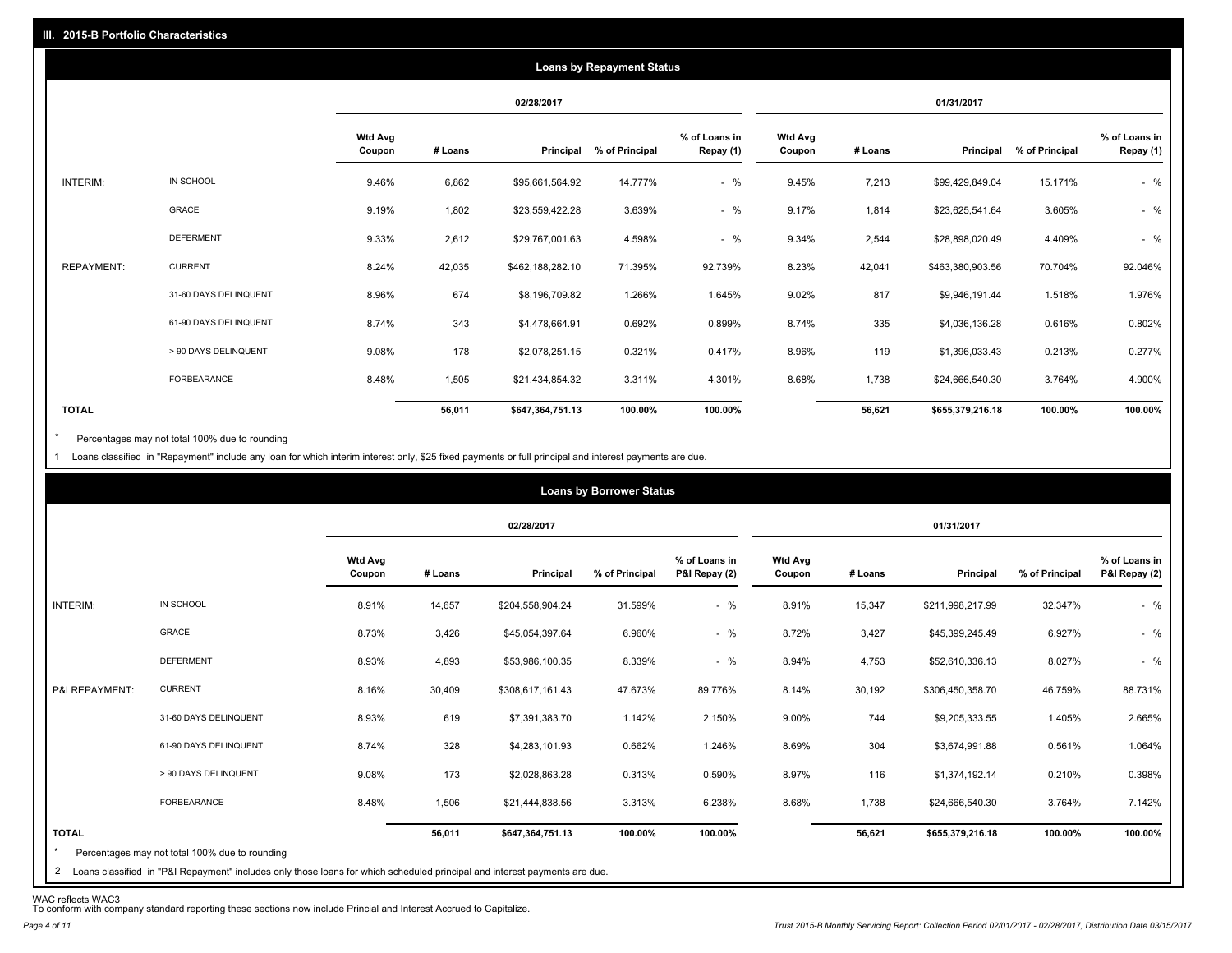|                                                                                                  | 2/28/2017        | 1/31/2017        |
|--------------------------------------------------------------------------------------------------|------------------|------------------|
| Pool Balance                                                                                     | \$647,364,751.13 | \$655,379,216.18 |
| Total # Loans                                                                                    | 56,011           | 56,621           |
| <b>Total # Borrowers</b>                                                                         | 38,003           | 38,407           |
| Weighted Average Coupon                                                                          | 8.60%            | 8.60%            |
| Weighted Average Remaining Term                                                                  | 121.41           | 121.84           |
| Percent of Pool - Cosigned                                                                       | 92.4%            | 92.3%            |
| Percent of Pool - Non Cosigned                                                                   | 7.6%             | 7.7%             |
| Borrower Interest Accrued for Period                                                             | \$3,982,943.66   | \$4,473,964.31   |
| Outstanding Borrower Interest Accrued                                                            | \$40,426,662.95  | \$41,059,287.58  |
| Gross Principal Realized Loss - Periodic                                                         | \$724,779.58     | \$572,162.92     |
| Gross Principal Realized Loss - Cumulative                                                       | \$8,939,148.23   | \$8,214,368.65   |
| Recoveries on Realized Losses - Periodic                                                         | \$60,749.96      | \$25,290.83      |
| Recoveries on Realized Losses - Cumulative                                                       | \$391,116.56     | \$330,366.60     |
| Net Losses - Periodic                                                                            | \$664,029.62     | \$546,872.09     |
| Net Losses - Cumulative                                                                          | \$8,548,031.67   | \$7,884,002.05   |
| Non-Cash Principal Activity - Capitalized Interest                                               | \$1,851,683.28   | \$968,583.79     |
| Since Issued Total Constant Prepayment Rate (CPR) (1)                                            | 6.81%            | 6.59%            |
| <b>Loan Substitutions</b>                                                                        | \$0.00           | \$0.00           |
| <b>Cumulative Loan Substitutions</b>                                                             | \$0.00           | \$0.00           |
| <b>Unpaid Servicing Fees</b>                                                                     | \$0.00           | \$0.00           |
| <b>Unpaid Administration Fees</b>                                                                | \$0.00           | \$0.00           |
| <b>Unpaid Carryover Servicing Fees</b>                                                           | \$0.00           | \$0.00           |
| Note Interest Shortfall                                                                          | \$0.00           | \$0.00           |
| Loans in Modification                                                                            | \$13,194,459.38  | \$12,878,905.00  |
| % of Loans in Modification as a % of Loans in Repayment (P&I)                                    | 3.84%            | 3.73%            |
|                                                                                                  |                  |                  |
|                                                                                                  |                  |                  |
| % Annualized Gross Principal Realized Loss - Periodic as a %<br>of Loans in Repayment (P&I) * 12 | 2.53%            | 1.99%            |
| % Gross Principal Realized Loss - Cumulative as a % of<br>Original Pool Balance                  | 1.20%            | 1.10%            |

(1) Since Issued Total CPR calculations found in monthly servicing reports issued on or prior to September 15, 2015 originally included loans that were removed from the pool by the sponsor because they became ineligible for the pool between the cut-off date and settlement date. On October 5, 2015, Since Issued Total CPR calculations were revised to exclude these loans and all prior monthly servicing reports were restated. For additional information, see 'Since Issued CPR Methodology' found on page 11 of this report.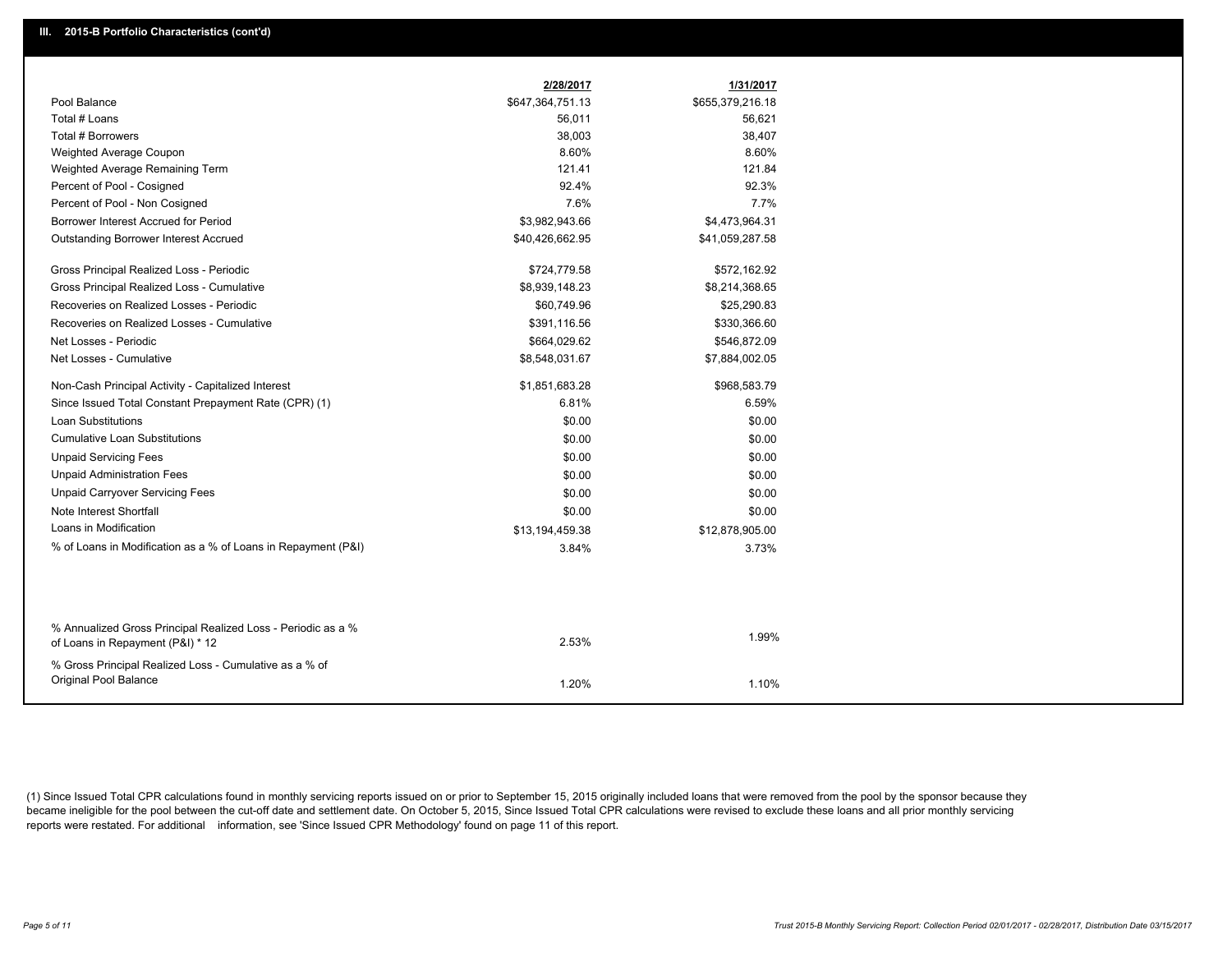#### **Loan Program**  A

|                                    | Weighted<br><b>Average Coupon</b> | # LOANS | <b>\$ AMOUNT</b> | $%$ *     |
|------------------------------------|-----------------------------------|---------|------------------|-----------|
| - Smart Option Interest-Only Loans | 7.36%                             | 12.226  | \$115,759,803.24 | 17.882%   |
| - Smart Option Fixed Pay Loans     | 8.49%                             | 15,436  | \$205,571,682.21 | 31.755%   |
| - Smart Option Deferred Loans      | 8.96%                             | 28.349  | \$326,033,265.68 | 50.363%   |
| - Other Loan Programs              | $0.00\%$                          | 0       | \$0.00           | $0.000\%$ |
| <b>Total</b>                       | 8.53%                             | 56,011  | \$647,364,751.13 | 100.000%  |

\* Percentages may not total 100% due to rounding

B

C

**Index Type**

|                       | Weighted<br><b>Average Coupon</b> | # LOANS | <b>\$ AMOUNT</b> | $%$ *     |
|-----------------------|-----------------------------------|---------|------------------|-----------|
| - Fixed Rate Loans    | 9.05%                             | 10,013  | \$131,659,294.39 | 20.338%   |
| - LIBOR Indexed Loans | 8.39%                             | 45.998  | \$515,705,456.74 | 79.662%   |
| - Other Index Rates   | $0.00\%$                          |         | \$0.00           | $0.000\%$ |
| Total                 | 8.53%                             | 56,011  | \$647,364,751.13 | 100.000%  |

\* Percentages may not total 100% due to rounding

# **Weighted Average Recent FICO**

| $0 - 639$<br>640 - 669<br>670 - 699 | 4,114<br>3,564 | \$41,528,313.23<br>\$38,233,539.46 | 6.415%   |
|-------------------------------------|----------------|------------------------------------|----------|
|                                     |                |                                    |          |
|                                     |                |                                    | 5.906%   |
|                                     | 6,526          | \$73,844,439.33                    | 11.407%  |
| 700 - 739                           | 12,555         | \$147,225,277.37                   | 22.742%  |
| $740 +$                             | 29,243         | \$346,392,686.28                   | 53.508%  |
| N/A <sup>(1)</sup>                  | 9              | \$140,495.46                       | 0.022%   |
| Total                               | 56,011         | \$647,364,751.13                   | 100.000% |

WAC reflects WAC3 To conform with company standard reporting these sections now include Princial and Interest Accrued to Capitalize.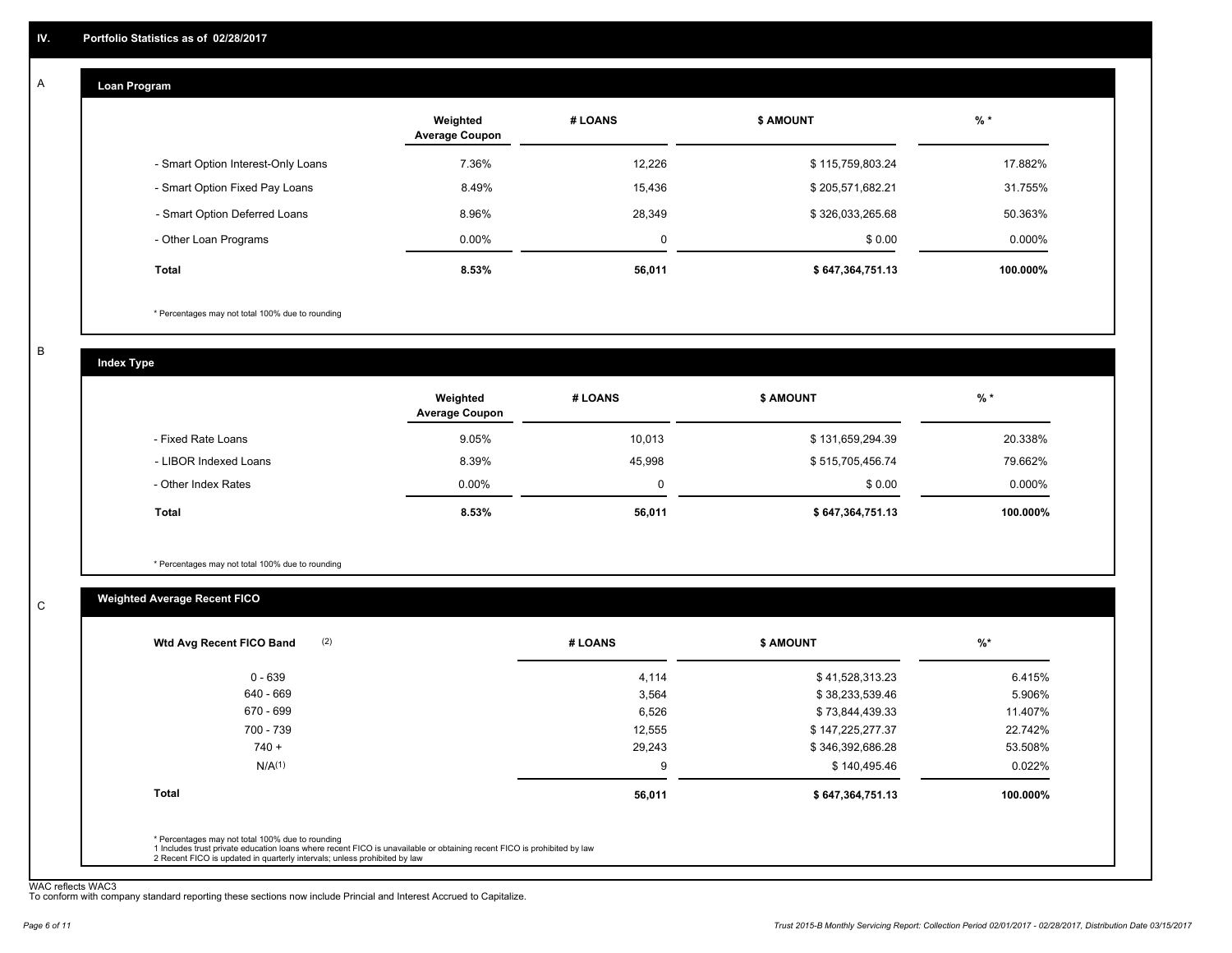| ۷. |     | 2015-B Reserve Account and Principal Distribution Calculations                             |                  |  |
|----|-----|--------------------------------------------------------------------------------------------|------------------|--|
| А. |     | <b>Reserve Account</b>                                                                     |                  |  |
|    |     | Specified Reserve Account Balance                                                          | \$1,896,081.00   |  |
|    |     | Actual Reserve Account Balance                                                             | \$1,896,081.00   |  |
| В. |     | <b>Principal Distribution Amount</b>                                                       |                  |  |
|    | i.  | Class A Notes Outstanding                                                                  | \$441,454,969.52 |  |
|    | ii. | Pool Balance                                                                               | \$647,364,751.13 |  |
|    |     | First Priority Principal Distribution Amount (i - ii)<br>iii.                              | \$0.00           |  |
|    |     |                                                                                            |                  |  |
|    | iv. | Class A and B Notes Outstanding                                                            | \$511,454,969.52 |  |
|    | v.  | First Priority Principal Distribution Amount                                               | \$0.00           |  |
|    | vi. | Pool Balance                                                                               | \$647,364,751.13 |  |
|    |     | Specified Overcollateralization Amount<br>vii.                                             | \$194,209,425.34 |  |
|    |     | Available Funds (after payment of waterfall items A through H)<br>viii.                    | \$0.00           |  |
|    | ix. | <b>Class C Notes Outstanding</b>                                                           | \$50,000,000.00  |  |
|    | x.  | Regular Principal Distribution Amount (if (iv > 0, (iv - v) - (vi - vii), min(viii, ix))   | \$58,299,643.73  |  |
|    | xi. | Pool Balance                                                                               | \$647,364,751.13 |  |
|    |     | 10% of Initial Pool Balance<br>xii.                                                        | \$74,339,449.62  |  |
|    |     | First Priority Principal Distribution Amount<br>xiii.                                      | \$0.00           |  |
|    |     | Regular Principal Distribution Amount<br>XIV.                                              | \$58,299,643.73  |  |
|    |     | Available Funds (after payment of waterfall items A through J)<br>XV.                      | \$0.00           |  |
|    |     | xvi. Additional Principal Distribution Amount (if(ix $\lt$ = x, min(xv, xi - xiii - xiv))) | \$0.00           |  |
|    |     |                                                                                            |                  |  |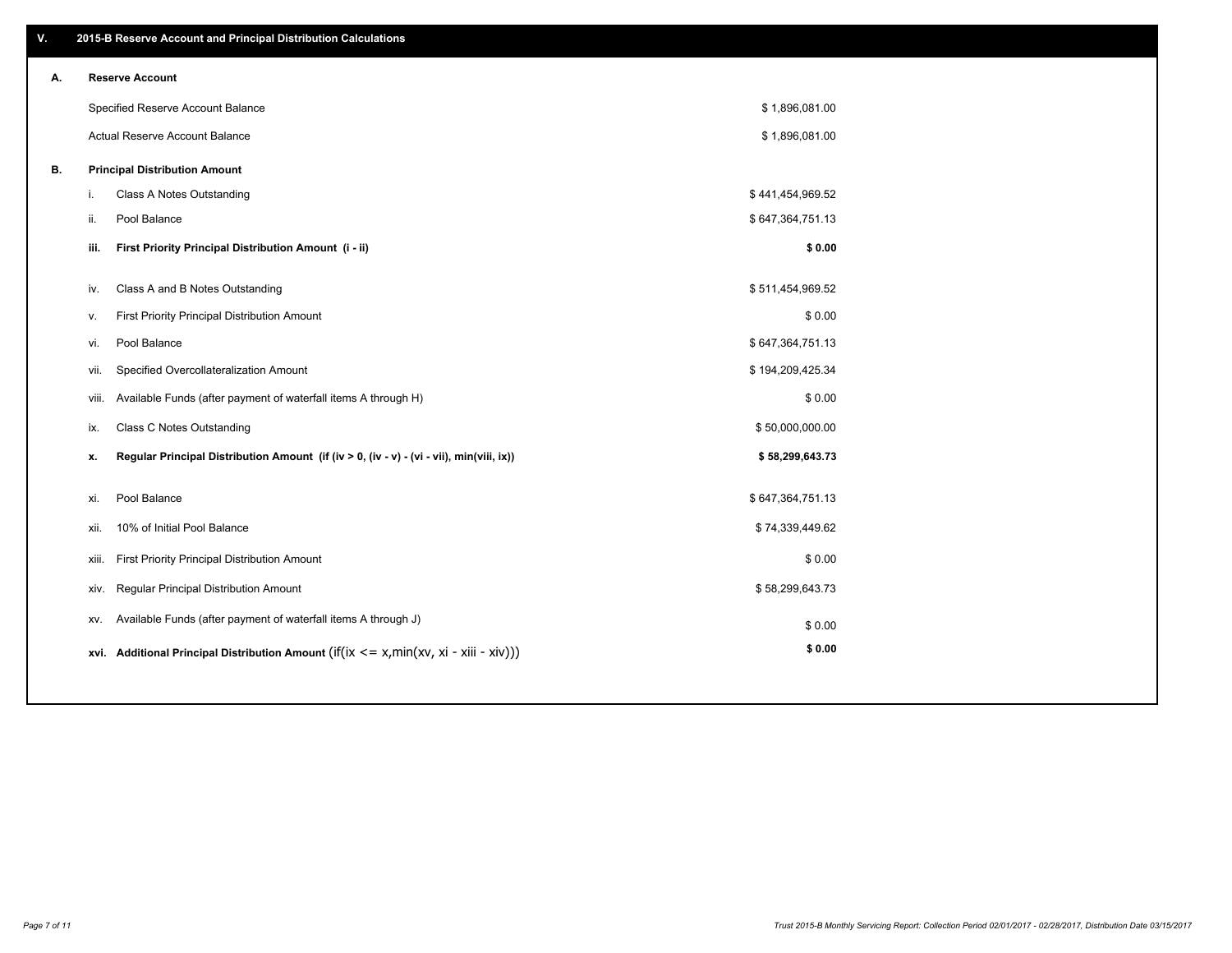|   |                                                                                   | Paid                 | <b>Funds Balance</b>               |
|---|-----------------------------------------------------------------------------------|----------------------|------------------------------------|
|   | <b>Total Available Funds</b>                                                      |                      | \$11,508,330.39                    |
| A | <b>Trustee Fees</b>                                                               | \$0.00               | \$11,508,330.39                    |
| B | <b>Servicing Fees</b>                                                             | \$412,322.62         | \$11,096,007.77                    |
| C | i. Administration Fees<br>ii. Unreimbursed Administrator Advances plus any Unpaid | \$8,333.00<br>\$0.00 | \$11,087,674.77<br>\$11,087,674.77 |
| D | Class A Noteholders Interest Distribution Amount                                  | \$858,260.18         | \$10,229,414.59                    |
| Ε | First Priority Principal Payment                                                  | \$0.00               | \$10,229,414.59                    |
| F | Class B Noteholders Interest Distribution Amount                                  | \$204,166.67         | \$10,025,247.92                    |
| G | Class C Noteholders Interest Distribution Amount                                  | \$187,500.00         | \$9,837,747.92                     |
| H | <b>Reinstatement Reserve Account</b>                                              | \$0.00               | \$9,837,747.92                     |
|   | <b>Regular Principal Distribution</b>                                             | \$9,837,747.92       | \$0.00                             |
| J | <b>Carryover Servicing Fees</b>                                                   | \$0.00               | \$0.00                             |
| Κ | Additional Principal Distribution Amount                                          | \$0.00               | \$0.00                             |
| L | Unpaid Expenses of Trustee                                                        | \$0.00               | \$0.00                             |
| M | Unpaid Expenses of Administrator                                                  | \$0.00               | \$0.00                             |
| N | Remaining Funds to the Residual Certificateholders                                | \$0.00               | \$0.00                             |

### **Waterfall Conditions**

|      | Pool Balance                                                                     | \$647,364,751.13 |
|------|----------------------------------------------------------------------------------|------------------|
|      | Class A and B Notes Outstanding                                                  | \$511,454,969.52 |
| iii. | Class C Noteholders' Interest Distribution Ratio (i / ii)                        | 126.57%          |
| iv.  | Minimum Ratio                                                                    | 110.00%          |
|      | Is the Class C Noteholders' Interest Distribution Condition Satisfied (iii > iv) | $\checkmark$     |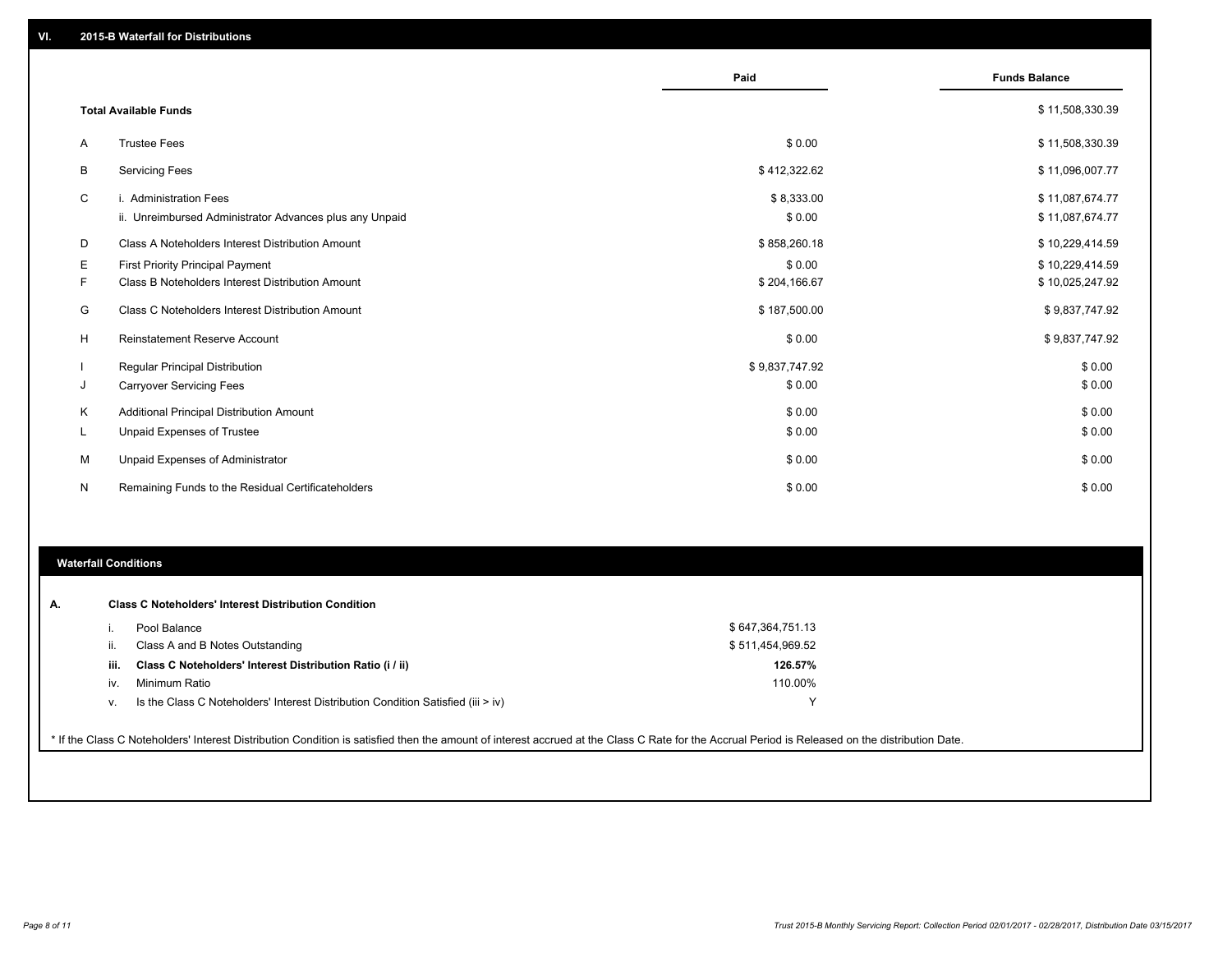| <b>Distribution Amounts</b>                                |                         |                         |                         |
|------------------------------------------------------------|-------------------------|-------------------------|-------------------------|
|                                                            | A <sub>1</sub>          | A <sub>2</sub> A        | A <sub>2</sub> B        |
| Cusip/Isin                                                 | 78448QAA6               | 78448QAB4               | 78448QAC2               |
| <b>Beginning Balance</b>                                   | \$84,454,969.52         | \$192,000,000.00        | \$90,000,000.00         |
| Index                                                      | <b>LIBOR</b>            | <b>FIXED</b>            | <b>LIBOR</b>            |
| Spread/Fixed Rate                                          | 0.70%                   | 2.98%                   | 1.20%                   |
| Record Date (Days Prior to Distribution)                   | 1 NEW YORK BUSINESS DAY | 1 NEW YORK BUSINESS DAY | 1 NEW YORK BUSINESS DAY |
| <b>Accrual Period Begin</b>                                | 2/15/2017               | 2/15/2017               | 2/15/2017               |
| <b>Accrual Period End</b>                                  | 3/15/2017               | 3/15/2017               | 3/15/2017               |
| Daycount Fraction                                          | 0.07777778              | 0.08333333              | 0.07777778              |
| Interest Rate*                                             | 1.47000%                | 2.98000%                | 1.97000%                |
| <b>Accrued Interest Factor</b>                             | 0.001143333             | 0.002483333             | 0.001532222             |
| <b>Current Interest Due</b>                                | \$96,560.18             | \$476,800.00            | \$137,900.00            |
| Interest Shortfall from Prior Period Plus Accrued Interest | $\frac{1}{2}$           | $\frac{1}{2}$           | $\mathsf{\$}$ -         |
| <b>Total Interest Due</b>                                  | \$96,560.18             | \$476,800.00            | \$137,900.00            |
| <b>Interest Paid</b>                                       | \$96,560.18             | \$476,800.00            | \$137,900.00            |
| <b>Interest Shortfall</b>                                  | $\mathsf{\$}$ -         | $\frac{2}{3}$ -         | $\mathsf{\$}$ -         |
| <b>Principal Paid</b>                                      | \$9,837,747.92          | $\frac{2}{3}$ -         | $S -$                   |
| <b>Ending Principal Balance</b>                            | \$74,617,221.60         | \$192,000,000.00        | \$90,000,000.00         |
| Paydown Factor                                             | 0.041509485             | 0.000000000             | 0.000000000             |
| <b>Ending Balance Factor</b>                               | 0.314840597             | 1.000000000             | 1.000000000             |

\* Pay rates for Current Distribution. For the interest rates applicable to the next distribution date, please see https://www.salliemae.com/about/investors/data/SMBabrate.txt.

**VII. 2015-B Distributions**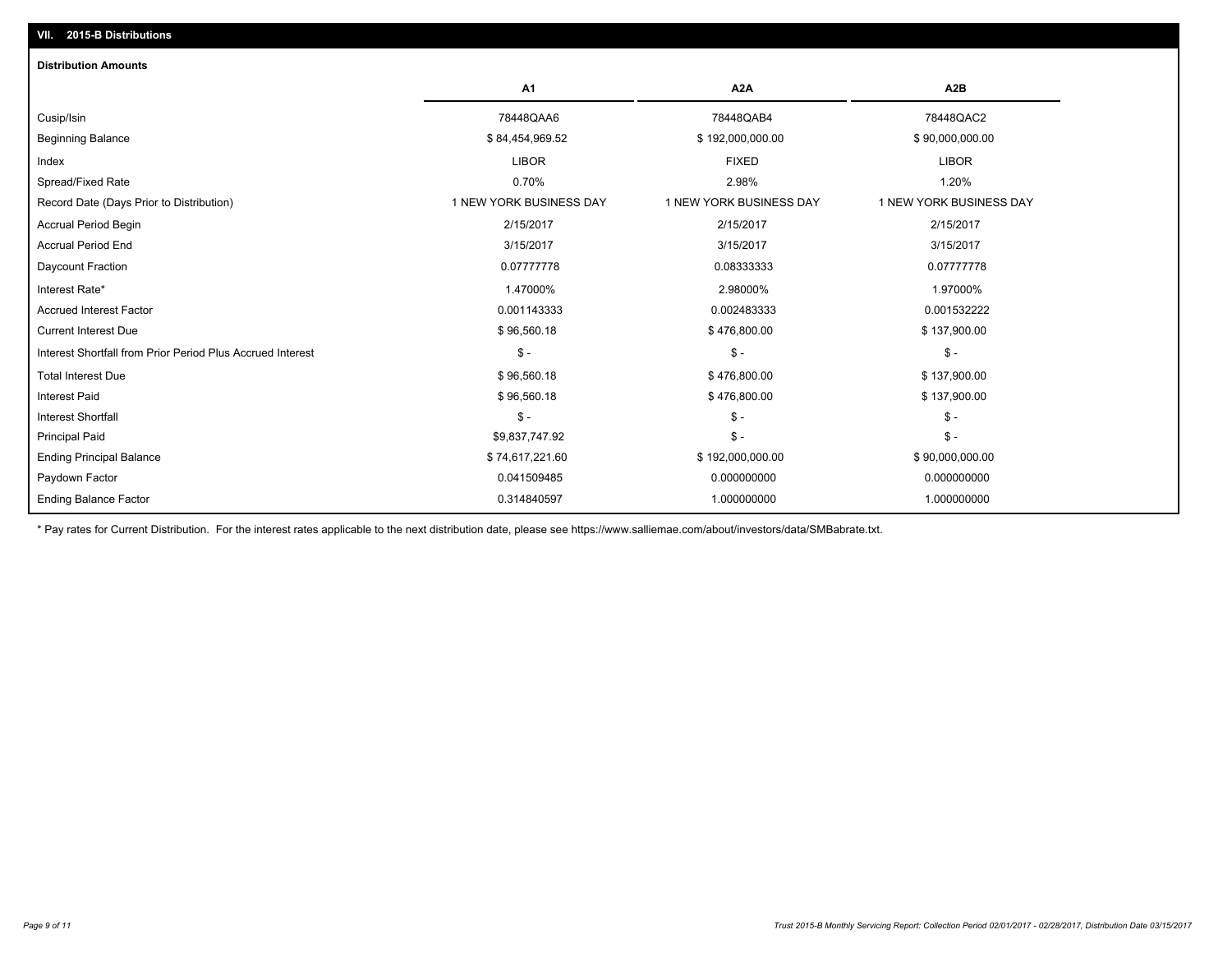| A3                      | в                       | С                       |
|-------------------------|-------------------------|-------------------------|
| 78448QAD0               | 78448QAE8               | 78448QAF5               |
| \$75,000,000.00         | \$70,000,000.00         | \$50,000,000.00         |
| <b>LIBOR</b>            | <b>FIXED</b>            | <b>FIXED</b>            |
| 1.75%                   | 3.50%                   | 4.50%                   |
| 1 NEW YORK BUSINESS DAY | 1 NEW YORK BUSINESS DAY | 1 NEW YORK BUSINESS DAY |
| 2/15/2017               | 2/15/2017               | 2/15/2017               |
| 3/15/2017               | 3/15/2017               | 3/15/2017               |
| 0.07777778              | 0.08333333              | 0.08333333              |
| 2.52000%                | 3.50000%                | 4.50000%                |
| 0.001960000             | 0.002916667             | 0.003750000             |
| \$147,000.00            | \$204,166.67            | \$187,500.00            |
| $\mathsf{\$}$ -         | $\mathsf{\$}$ -         | $S -$                   |
| \$147,000.00            | \$204,166.67            | \$187,500.00            |
| \$147,000.00            | \$204,166.67            | \$187,500.00            |
| $\mathsf S$ -           | $\mathsf{\$}$ -         | $\mathsf{\$}$ -         |
| $\mathsf{\$}$ -         | $S -$                   | $\mathsf{\$}$ -         |
| \$75,000,000.00         | \$70,000,000.00         | \$50,000,000.00         |
| 0.000000000             | 0.000000000             | 0.000000000             |
| 1.000000000             | 1.000000000             | 1.000000000             |
|                         |                         |                         |

\* Pay rates for Current Distribution. For the interest rates applicable to the next distribution date, please see https://www.salliemae.com/about/investors/data/SMBabrate.txt.

**VII. 2015-B Distributions**